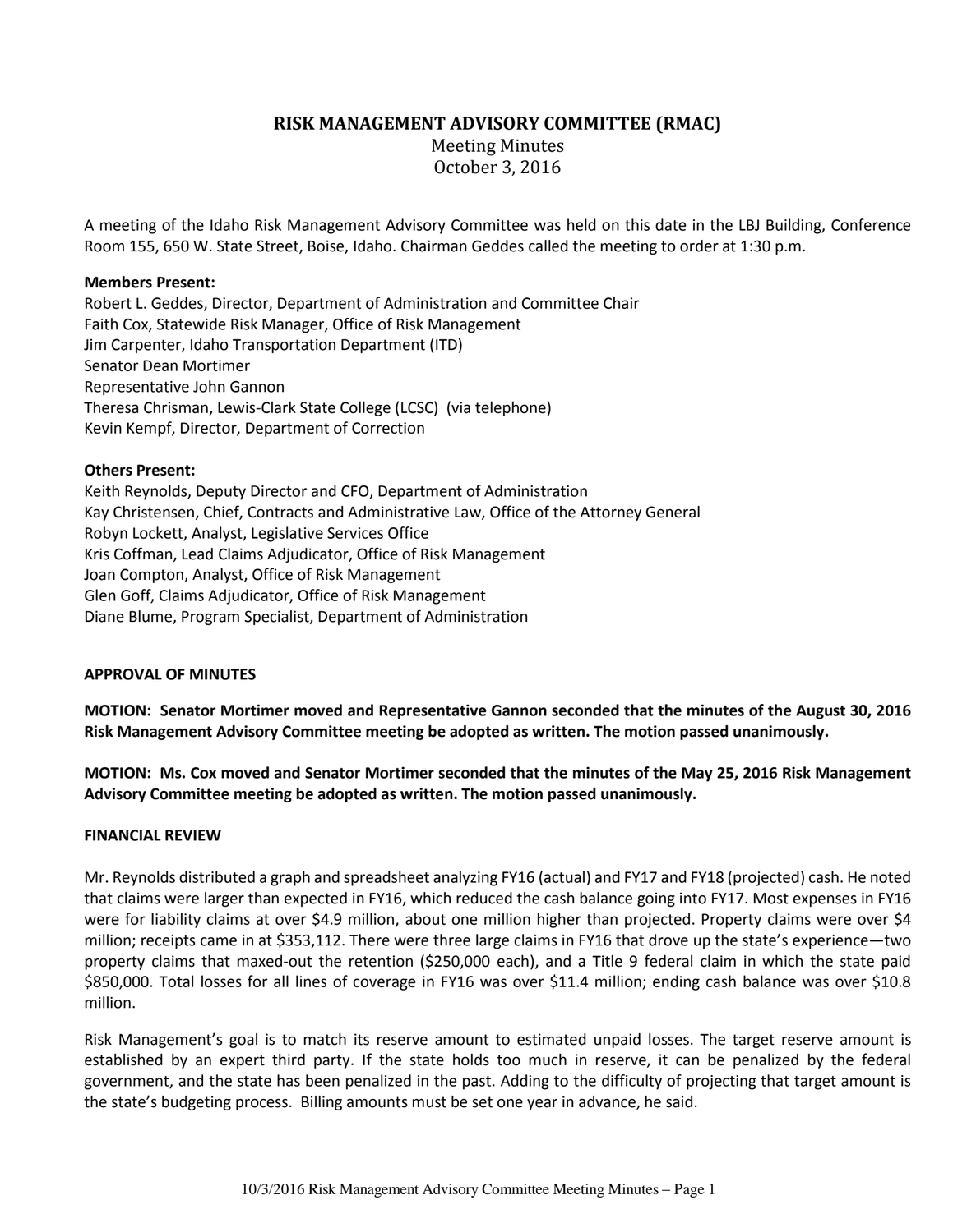Agency billings will go up by about \$1.8 million in FY18 to help recoup losses from the three large claims paid in FY16 and to fund the new statewide cyber liability coverage at \$903,333. Property billings will go up in FY17 by \$69,000 to fund building appraisals, and by \$67,592 for appraisals in FY18. This is to support Risk Management's initiative to conduct a portion of building appraisals on an ongoing annual basis.

Senator Mortimer requested Risk Management provide the Committee with a 5-year history by department and institution that illustrates receipts versus expenditures. Chairman Geddes explained that these reports have been developed and provided to each agency and institution as part of Ms. Cox's outreach efforts to help customers realize how they can minimize claims.

## **INSURANCE RENEWALS**

Ms. Cox reported all lines of coverage, with the exception of Foreign Liability and Aircraft Liability, renewed as of July 1<sup>st</sup>. All premium amounts came in at the same rate as last year due to the state's good experience. In one case, she said, the decision was made to move the state's Reinsurance from AIG to ACE which provided a broader policy at a slightly reduced cost. As a good business practice, the state makes sure all carriers have a financial rating of A or higher.

# **STRIMA CONFERENCE**

Both Ms. Cox and Mr. Reynolds attended the annual State Risk and Insurance Management Association meeting last month, Director Geddes explained. Ms. Cox noted she was able to establish valuable contacts with risk management employees from the 28 states that were in attendance. During a roundtable discussion state representatives were able to hear about accomplishments and problems other states are facing. She noted one big issue discussed was the ramifications certain states are facing after legalizing marijuana. Another issue brought up is aging infrastructure on university campuses and the maintenance involved, which is not covered by insurance.

She said, she took the opportunity to talk with several state representatives about their electronic loss systems in anticipation of replacing Risk Management's antiquated system within the next two years. The current system does not provide the reporting capability necessary to effectively manage risk without a lot of manual analysis, she said. Mr. Reynolds added that cyber liability insurance was another major topic discussed at the conference. Most states in attendance were either in the process of putting a policy in place, or had just done so. Drone coverage is also a new issue state representatives addressed.

## **BUILDING APPRAISALS**

State building appraisals have not been completed for ten years, Ms. Cox pointed out; consequently, funding will be put in place to undertake this practice on a regular basis. An analysis suggested that there are several hundred state buildings under-insured, and in her opinion there are also buildings over-insured. She has asked key agencies to provide a list of facilities they are most concerned about. With help from the state's broker, the appraisal company selected was CBIZ. During this fiscal year, she said, 500 appraisals will be accomplished, and 500 every fiscal year into the future so that eventually all state buildings will consistently have current appraisals.

Representative Gannon inquired whether there are buildings that are not insurable or insured at a high premium because of their age and/or condition. Ms. Cox responded that agencies at times opt not to insure those types of buildings if they do not plan to replace them. The state will only pay replacement cost at 140% of the amount insured. Mr. Reynolds noted that the department is required by statute to conduct regular appraisals. Additionally, the state was going to face an increase in property insurance if appraisals were not updated. Costs involved to have them done is very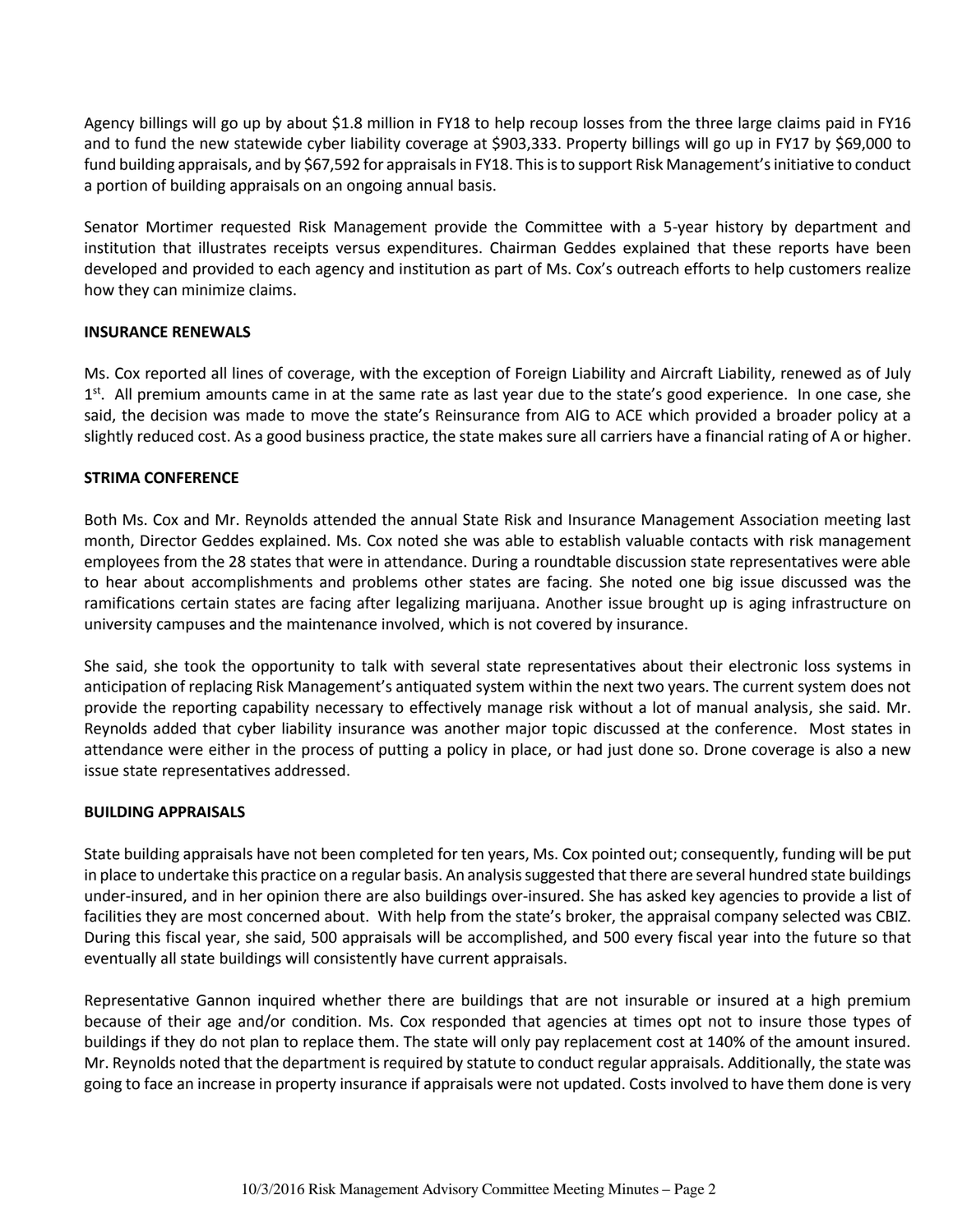reasonable, he added. Senator Mortimer asked about deductible amounts for property claims and Ms. Cox explained that the agency deductible is \$2,000 per event and Risk Management self-retains the first \$250,000.

### **CYBER INSURANCE**

At its last meeting, the committee took action to support efforts to bind the state with \$25 million of cyber liability insurance coverage at an annual premium cost of \$570,000, plus collect one-third of the \$1 million deductible over a period of three years. Since then, Ms. Cox said, staff has allocated the premiums based on the amount of personal information each agency maintains and their individual exposure.

The state's broker sent out a Request for Proposals on the state's behalf to obtain bids for cyber liability insurance. She said she recommended entering into a contract with Lloyd's of London. It was the only company that would offer more than \$5 million of coverage, she explained. All key first party and third party coverages would be included in its policy and the prices it quoted was about \$390,000 for \$10 million of coverage and \$570,000 for \$25 million of coverage. Unfortunately, none of the companies who submitted proposals offered retroactive coverage.

The recent data breach experienced by the Department of Fish and Game involved a third-party provider, she said. Subsequently, it was discovered that many of these types of contracts with third-party vendors involve contracts that are very old and have limited coverage. She indicated she has been working with the Division of Purchasing to make sure new contracts are written to include adequate cyber liability coverage.

Chairman Geddes noted that Ms. Cox will be addressing the Governor's Cybersecurity Task Force later in the week and he anticipates there will be many questions about what the state gets with cyber liability coverage. His biggest concern, he said, is having to wait until the next budget cycle in FY18 to request the appropriation for statewide coverage. Ms. Cox indicated there are three state entities planning to purchase their own coverage for the remainder of FY17--the Department of Health and Welfare (DHW) (coverage would cost nearly \$400,000), LCSC (costs would be about \$55,000), and the State Insurance Fund (coverage would be about \$40,000). Director Geddes noted that if these entities were to pool their moneys and purchase from Lloyds of London, they could fund the premium to cover the entire state with cyber liability insurance. Mr. Reynolds responded that one of the biggest difficulties is that some of these moneys are federal funds and they cannot be used for the benefit of other agencies.

Senator Mortimer inquired if risk management reserve moneys can be utilized toward purchasing statewide coverage. Mr. Reynolds added that there are over \$3 million in reserves available for discretionary use. Director Geddes clarified that in addition to funding the \$570,000 premium, should there be an event the state would also have to come up with the deductible of \$1 million. As mentioned earlier, he said, to build up the reserve to pay for the deductible in future years, he said, Risk Management will assess a portion of that million dollars to agencies over a period of three years. Once the reserve has reached that funding level perhaps the Office of Risk Management could then self-fund cyber liability insurance, he suggested.

**MOTION: SENATOR MORTIMER MOVED AND REPRESENTATIVE GANNON SECONDED THAT THE RISK MANAGEMENT ADVISORY COMMITTEE RECOMMEND TO THE GOVERNOR'S CYBERSECURITY TASK FORCE THAT THE STATE IMMEDIATELY IMPLEMENT CYBER LIABILITY INSURANCE STATEWIDE AND RECOVER THE COST FOR THE COVERAGE FROM AGENCIES IN THE MOST PRACTICAL METHOD AVAILABLE.** The motion passed unanimously subsequent to the following discussion.

Senator Mortimer clarified that his motion does not exclude the possibility of using risk management reserve funds if necessary.